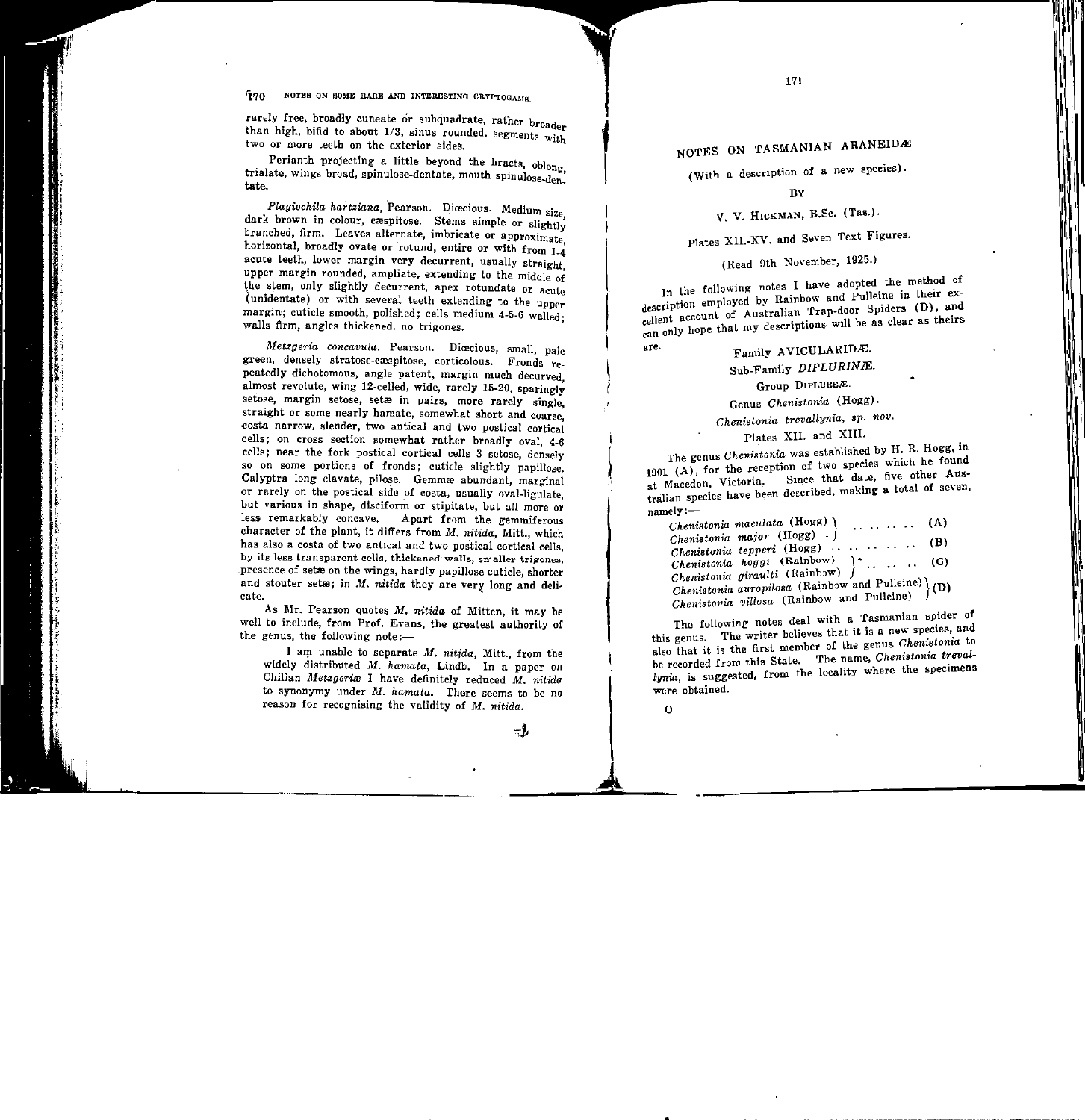$BYY, V. HICKMAN, B.8c.$  173

# 172 NOTES ON TASMANIAN ABANEIDE.

The description of the male is as  $follows:$ 

*Measurements in millimetres* (excluding the falces). Length of Cephalothorax ................... 4.9 Breadth of Cephalothorax (across fovea) . . 3.7 Length of Abdomen .. .. .. .. .. .. .. . 4.3 Breadth -of Abdomen . . . . . . . . . . . . . . 2.8

| ${\rm \bf L_{\rm \bf E}}$ | $C0 \lambda$ | Trochanter | Patella   |                          |       |
|---------------------------|--------------|------------|-----------|--------------------------|-------|
| 1                         | 1.8          | and Femur  | and Tibia | Metatarsus<br>and Tarsus | Total |
| 2                         |              | 3.6        | 4.3       | $_{\rm 3.7}$             | 13.4  |
|                           | 1.5          | $3.2\,$    | 3.5       | 3.7                      | 11.9  |
| 3                         | $1.2\,$      | 2.6        | 2.8       |                          |       |
| 4                         | $1.6\,$      | 4.0        |           | 3.3                      | 9.9   |
|                           |              |            | 4.3       | 4.6                      | 14.5  |
| Palpi                     |              |            |           | Tarsus                   |       |
|                           | 1.7          | 2.6        | 2.8       | 0.9                      | 8.0   |
|                           |              |            |           |                          |       |

 *Cephalothorax:* Obovate, dark brown, arched, and sparingly covered with fine, short, down-lying, black hairs.

*Pars Cephalica:* Narrow in front, gently ascending, smooth. The segmental groove is distinct.

*Ocular Area:* This forms a well-defined tubercular eminence, 0.7 mm. broad, and 0.5 mm. long. In front of it projects a tuft of six or seven long black bristles. Behind the front median eyes, and between the rear median eyes, there is another tuft of shorter bristles.

*Clypeus:* Narrow and brown in colour.

*Pars Thoracica:* Arched and broad, with distinct radial grooves.

*Thoracic Fovea:* Deep, straight, and situated two-thirds of the length of the cephalothorax from the anterior end.

*Marginal Band:* Narrow, fringed with a few scattered hairs.

*Eyes:* Set on an oval prominence, which is black in colour, and one and a half times as broad as it is long. They form a very compact group. The front median eyes are separated from each other by a distance equal to onethird of their individual diameter. The front laterals are the largest of the group, and have a long diameter equal to one and a half times that of the front median eyes, from which they are separated by a distance equal to one-fifth of the diameter of the front median eyes. The front row is procurved, while the rear row is recurved. The long diameter of the rear laterals is slightly less than that of the front laterals, and is equal to that of the rear median eyes. The rear laterals just touch the nearest point of the front laterals, and of the rear median eyes, and the black rims, on which these eyes are mounted, merge into one another between the eyes. *See fig.* 1.

نڭە



Fig. 1. *Chenistonia trevallynia*. Eyes in male.

*Legs:* Similar in colour to the cephalothorax. They are densely clothed with dark hair, but on the upper side of each patella there is a bare longitudinal stripe. Spines are present on legs 2, 3, and 4, and are especially numerous on the metatarsi of legs 3 and 4. In the case of leg 1 there are only a few spines on the upper side of the femoral segment, while the tibial segment carries the apophysis, and powerful spine so characteristic of the genus. Near the base of the apophysis there is a second smaller spine. *See*   $\hat{h}g$ . 2. This second spine was present in each of the nine



I

r

Fig. 2. *Chenistonia trevallynia*. Tibia and metatarsus of leg 1 in the male.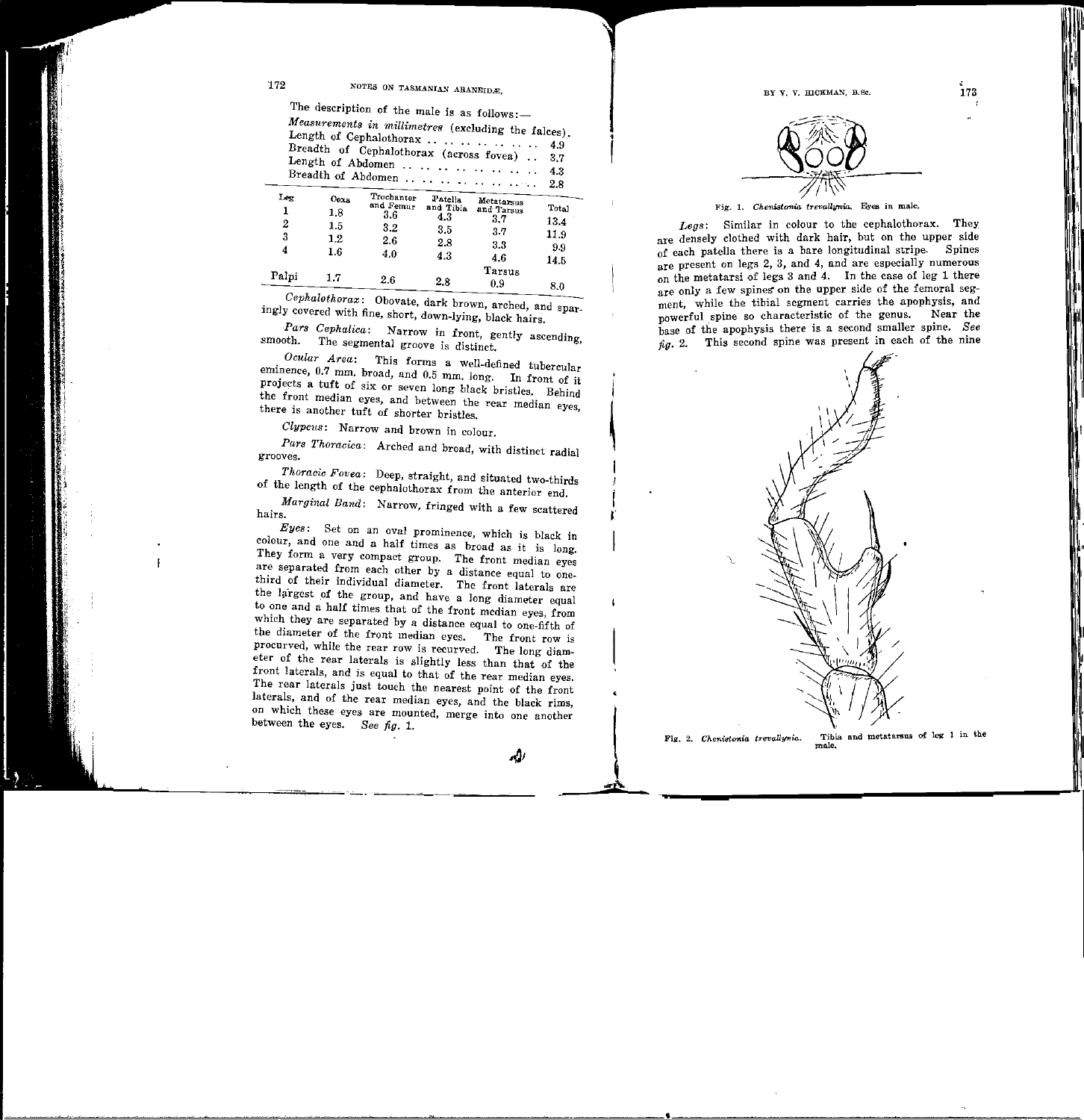#### LY V. V. IIICKMAN, B.Sc. 175

# 174 KOTES ON TASMANIAN ARANEIDAE,

males examined. One abnormal specimen had a powerful double spine rising from the apophysis on the tibia of th right leg, and no spine at all on that of the left leg. The tarsi and metatarsi of legs 1 and 2 are seemble to the tarsi and metatarsi of legs 1 and 2 are scopulated. No spines are present on any of the tarsi. The superior claws are pectinated in two rows, there being about nine teeth in the inner rows, and twelve in the outer rows. The inferior claw is short and bare.

 $Palpi$ : Concolorous with the legs and thickly covered with hairs. The tibial segment is provided with spines with hairs. The tibial segment is provided with spinand coarse bristles. The bulb is pyriform, and ends in sharp point. Near the extremity, and on one side, there is a sharp thorn-like projection, *See fig.* 3.



Fig. 3. *Chenistonia trevallynia*. Left palpus of male viewed from outer side.

*Falces:* Concolorous with the cephalothorax. Densely clothed with fine black hair and coarse bristles. No rastelluni is present. The fang is long, well curved, and of a dark red-brown colour. The inner edge of the falx sheath is armed with a row of eight large teeth, and there are five or six minute intermediate teeth near the base.

*...&t* 

*Maxillæ*: Light brown, not very broad, excavated round the labium, and in the excavation there is a cluster of about 37 short blunt spines. The heel is rounded. The beard is red.

*Labium:* Submerged, devoid of spines, but clothed with long coarse hairs. The apex is slightly rounded.

*Sternum:* Oval, arched, hairy, and fringed with black bristly hairs.

*Sigilla:* Very small, marginal, and not well defined.

*Abdomen:* Light brown mottled with dark brown, and thickly covered with long black hair. The under surface is fawn in colour, and covered with short black hair.

*Spinnerets:* Yellow and hairy. The superior pair long and tapering. The second segment is the shortest, while the first segment is equal in length to the third. The inferior pair are short, cylindrical, and about their own individual diameter apart.

The description of the female is as follows:-

i<br>I

I '

••

I '

,,

i

*Measurements in millimetres* (excluding the falces).

| Length of Cephalothorax  4.4                 |  |
|----------------------------------------------|--|
| Breadth of Cephalothorax (across fovea)  3.4 |  |
|                                              |  |
| Breadth of Abdomen  4.3                      |  |

| Leg   | Coxa    | Trochanter<br>and Femur | Patella<br>and Tibia | Metatarsus<br>and Tarsus | Total |
|-------|---------|-------------------------|----------------------|--------------------------|-------|
| 1     | 1.9     | 3.6                     | 3.7                  | 2.8                      | 12.0  |
| 2     | $1.7\,$ | 3.2                     | $3.2\,$              | 2.6                      | 10.7  |
| 3     | 1.4     | 2.8                     | 2.6                  | 3.0                      | 9.8   |
| 4     | 1.7     | 3.9                     | 4.1                  | 3.9                      | 13.6  |
|       |         |                         |                      | Tarsus                   |       |
| Palpi | 1.7     | $3.1\,$                 | 2.6                  | 1.4                      | 8.8   |

*Cephalothorax:* Lighter shade of brown than in the male; longer than broad, rounded at the sides, and thinly covered with short black hairs.

*Pars Cephalica:* Narrow in front, and gently ascending at the sides.

*Ocular Area:* Forms a well-defined oval eminence as in the male. It is 0.8 mm. broad, and 0.6 mm. long, and pro-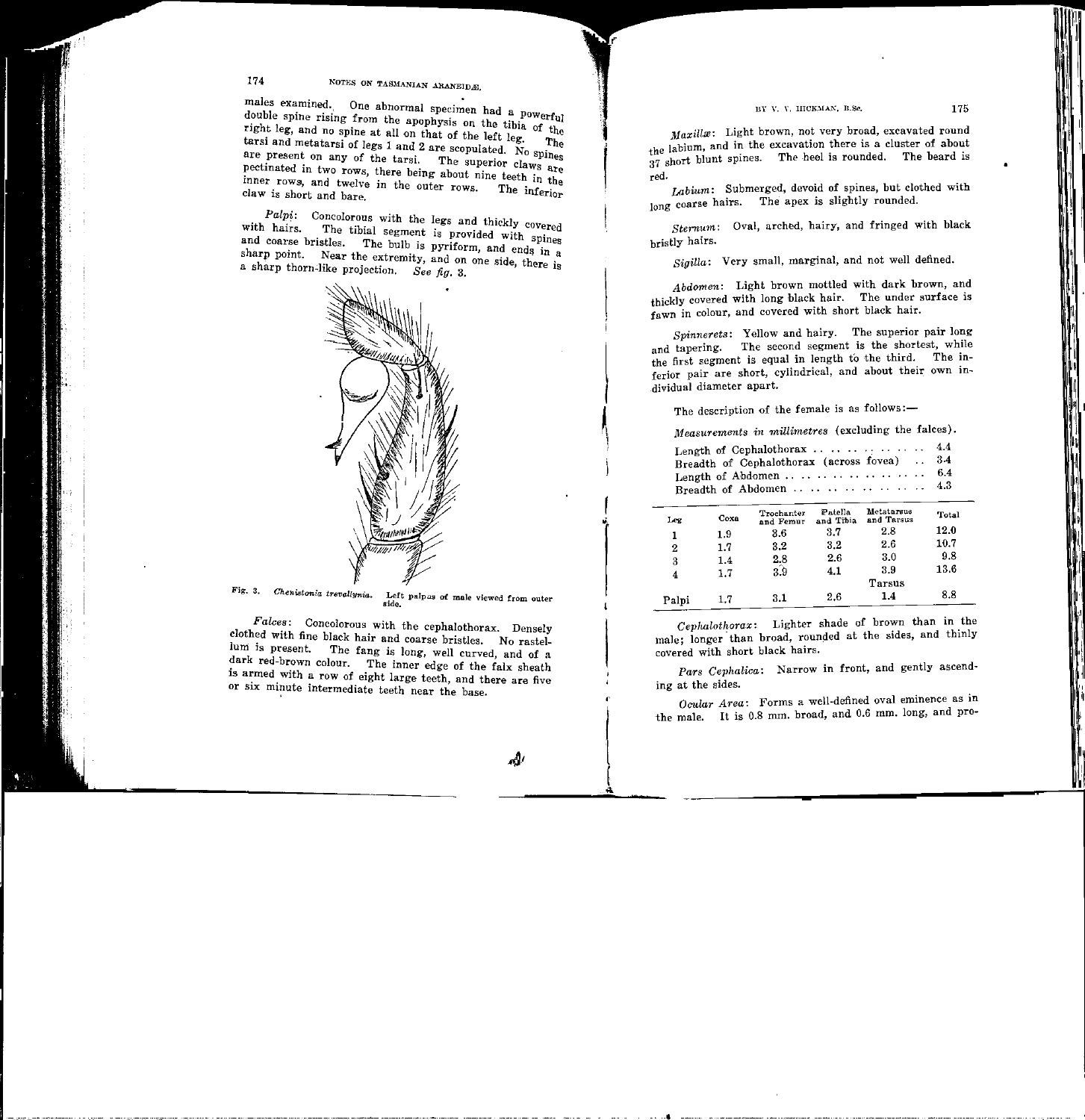vided with a tuft of bristles in front of the anterior median eyes, and another tuft between the rear median eyes.

*Clypeus:* Narrow and hyaline.

*Pars Thoracica:* Broad, arched, radial grooves well defined.

*Thoracic Fovea:* Deep, straight, and situated as in the male.

*Marginal Band:* Narrow and without any distinct fringe.

*Eyes·:* Arranged in a compact group on a raised tubercle as in the male. The front median eyes are the smallest of the group, and are separated from each other by a distance equal to half their individual diameter. The front laterals are the largest of the group, and their long diameter is equal to twice the diameter of the front median eyes, from which they are separated by a distance equal to one-third of the diameter of the front median eyes. The front row is procurved, while the rear row is recurved. The long diameterof the rear laterals is equal to about four-fifths that of the front laterals, and the long diameter of the rear median eyes is equal to one and a fifth times the diameter of the front median eyes. The rear laterals almost touch the nearest point of the front laterals, and of the rear median eyes; and the black rims, on which these eyes are mounted, merge into one another between the eyes. *See fig.* 4.



Fig. 4. *Chenistonia trevallynia*. Eyes in female.

*Legs:* Concolorous with the cephalothorax, moderately hairy. All of the metatarsi are furnished with spines, but those of legs 3 and 4 more densely so than the others. Thereare no spines on the tarsi. A scopula is present on the tarsi of legs 1 and 2. On the upper surface of each patella is a bare, light-brown, longitudinal stripe. The superior tarsal claws are pectinated in. two rows; there are seven teeth in each row. The inferior claw is small and bare.

s(J,

l<br>L

 $\mathsf{L}$ 

I

 $\left| \right|$ 

l<br>List<br>List

 $p<sub>alpi</sub>$ : Moderately strong and long. They are similar in colour and clothing to the legs. The tarsal segment is thickly scopulated, and provided with a single claw, having five pectinations.

*Falces:* Concolorous with the cephalothorax or darker; clothed with black hairs and coarse bristles. The inner ridge of the falx sheath is armed with a row of eight large teeth, and there are five or six minute intermediate teeth near the base. The fang is long, shining, and well curved. It is dark brown in colour. There is no rastellum.

Maxillæ: Light brown, not very broad; excavated round the labium, and in the excavation there is a cluster of about 37 short blunt spines. The heel is well rounded, and the beard reddish in colour.

*Labium:* Submerged, devoid of spines, but clothed with long coarse hairs. It is separated from the sternum by a groove.

*Sternum:* Light brown, arched, and hairy, fringed with short black bristles.

*Sigilla:* Small, round, marginal, distinct in mature specimens, but scarcely visible in young speeimens.

*Abdomen:* Oval, light brown, mottled, with irregular dark brown spots and blotches. Thinly clothed with short and long black hairs. The anterior portion of the abdomen<br>which are above the hase of the cenhalothorax. The slightly overhangs the base of the cephalothorax. lower surface is fawn in colour, and marked with two transverse rows of irregular brown spots.

*Spinnerets:* The superior pair are yellow, hairy, and tapering. The second segment is the shortest, while the first and third are about equal in length. The inferior pair are small, cylindrical, and slightly more than their own individual diameter apart. They are also yellow and hairy.

*Locality:* Trevallyn, Launceston, 11th September, 1925.

*Field Notes:* This spider makes a web under stones and logs, usually in damp localities. The web is a silken tube, which frequently branches into crevices in the ground, or in the log. Terrestrial Amphipoda, which are plentiful in damp situations, seem to form the chief food of these spiders. The male is usually found without a web, but sometimes constructs a tubular retreat under a log, just as the female does.

•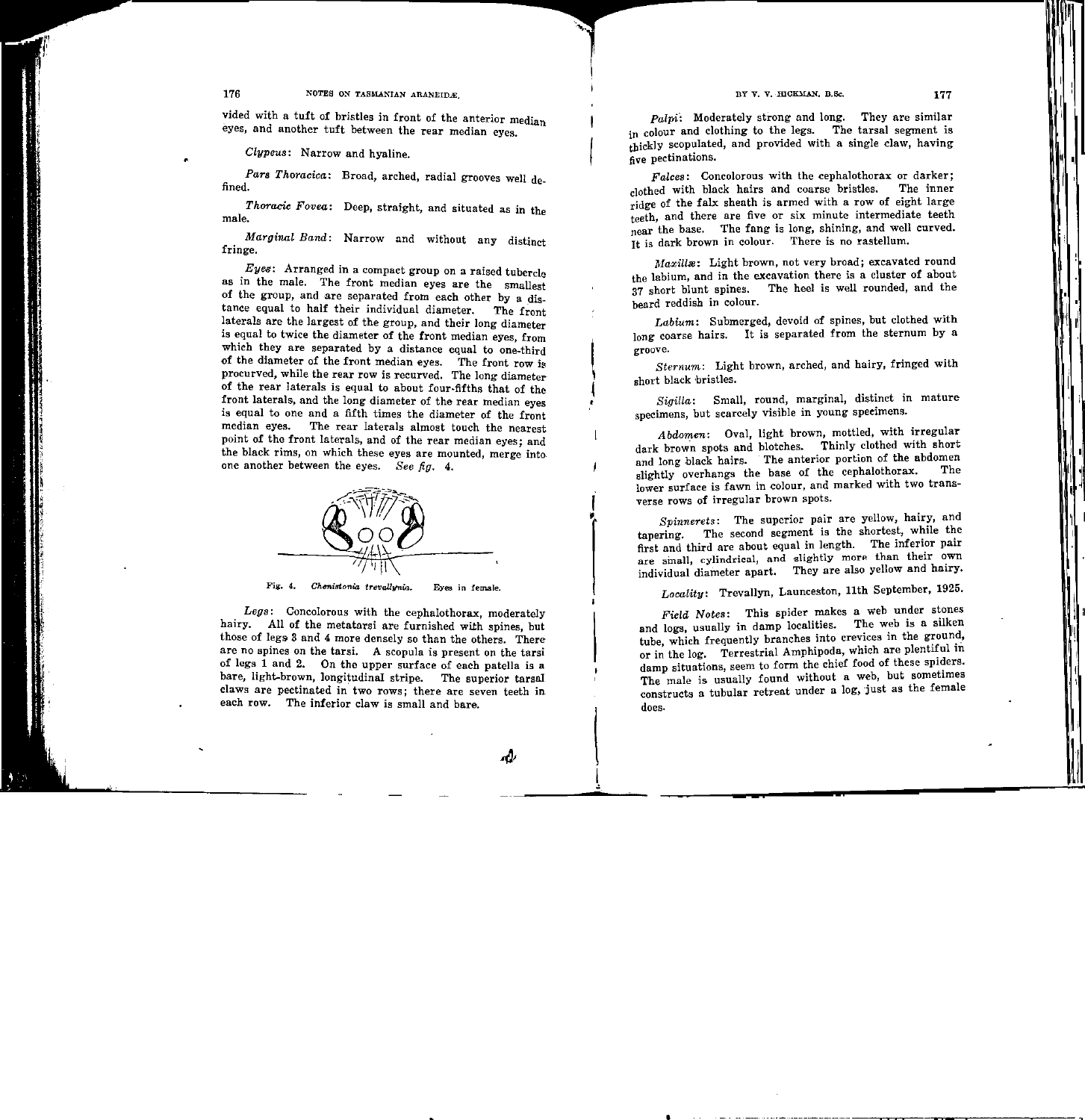Family AVICULARIDÆ. Sub-Family MIGINE. Genus *Heteromigas* (Hogg). *Heteromigas dovei* (Hogg). Plates XIV. and XV.

The female of this species has been described by  $H_{0.0}$ . (E), who based his description on two specimens from  $T_{ab}$ Cape. The spider, however, is also found in the vicinity of Launceston. The male of the species is very seldom seen, and has never been described. The following account of a single specimen in the writer's collection may therefore be of  $\overline{\text{in}}$ . terest.

*Measurements in millimetres* (excluding the falces).

| Length of Cephalothorax $5.00$                |  |
|-----------------------------------------------|--|
| Breadth of Cephalothorax (across fovea)  4.75 |  |
| Length of Abdomen  6.00                       |  |
| Breadth of Abdomen  4.00                      |  |

| Leg   | Coxa    | Trochanter<br>and Femur | Patella<br>and Tibia | Metatarsus<br>and Tarnus | Total |
|-------|---------|-------------------------|----------------------|--------------------------|-------|
| 1     | 2.1     | 6.0                     | 6.0                  | 5.2                      | 19.3  |
| 2     | 1.9     | 5.2                     | 5.0                  | 5.0                      | 17.1  |
| 3     | $1.6\,$ | 4.0                     | 4.0                  | 4.0                      | 13.6  |
| 4     | 1.7     | 5.5                     | 5.5                  | 7.0                      | 19.7  |
|       |         |                         |                      | Tarsus                   |       |
| Palpi | 14      | 4.6                     | 4.7                  | 0.9                      | 11.6  |

*Cephalothorax:* Slightly longer than broad; wide in front, but narrow posteriorly.

*Pars Cephalica:* Dark brown, almost black in colour; rounded in front, and does not rise so abruptly from the thoracic fovea as in the female; segmental groove distinct but not deep.

*Ocular Area:* Extends more than half the width of the front of the cephalic part. Its breadth is more than twice its length. The front median eyes are on a slight elevation.

Clypeus: Wide, transversely wrinkled, and provided with a few short bristles.

Pars Thoracica: Moderately broad across the fovea. but becomes narrow posteriorly. It is slightly arched; the radial grooves are well defined. A few black hairs are visible, but the greater part of the surface is smooth and hairless. The colour is light reddish-brown.

*Thoracic Fovea:* Deep, wide, slightly procurved in the centre, with a tendency to recurvature at the ends.

*Marginal Band:* Broad and fringed with short black hairs.

*Eyes:* The front median eyes are separated from each other by slightly less than their own individual diameter, and from the front laterals by four-thirds that distance. The front laterals are poised obliquely, and their long diameter is slightly less than that of the front median eyes. The front row is slightly procurved, while the rear row is distinctly recurved and shorter than the front row. The long diameter of the rear laterals is a little more than two-thirds that of the front median eyes; while the long diameter of the rear median eyes is a little less than twa-thirds that of the front median eyes. The distance separating the nearest points of front and rear laterals is equal to half the long diameter of the rear laterals; and slightly less than this distance separates the rear median eyes from the rear laterals. *See fig.* 5.



Fig. 5. *Heteromigas dovei* (Hogg). Eyes in male.

*Legs:* Tapering, brown in colour, thinly clothed with bristly hairs. Two longitudinal bare stripes are visible on the upper surface of the femur, patella, and tibia of each leg. There are no spines on the upper surface of any of the legs. Two small spines are present on the outer side of tarsi I. and II., none on tarsus III., and only a single small spine on the outer side of tarsus IV. The metatarsal and tibial segments of all the legs are bespined on the sides. In the case of metatarsi I. and II., there are about ten curved spines in a double row on the outer side, and on the inner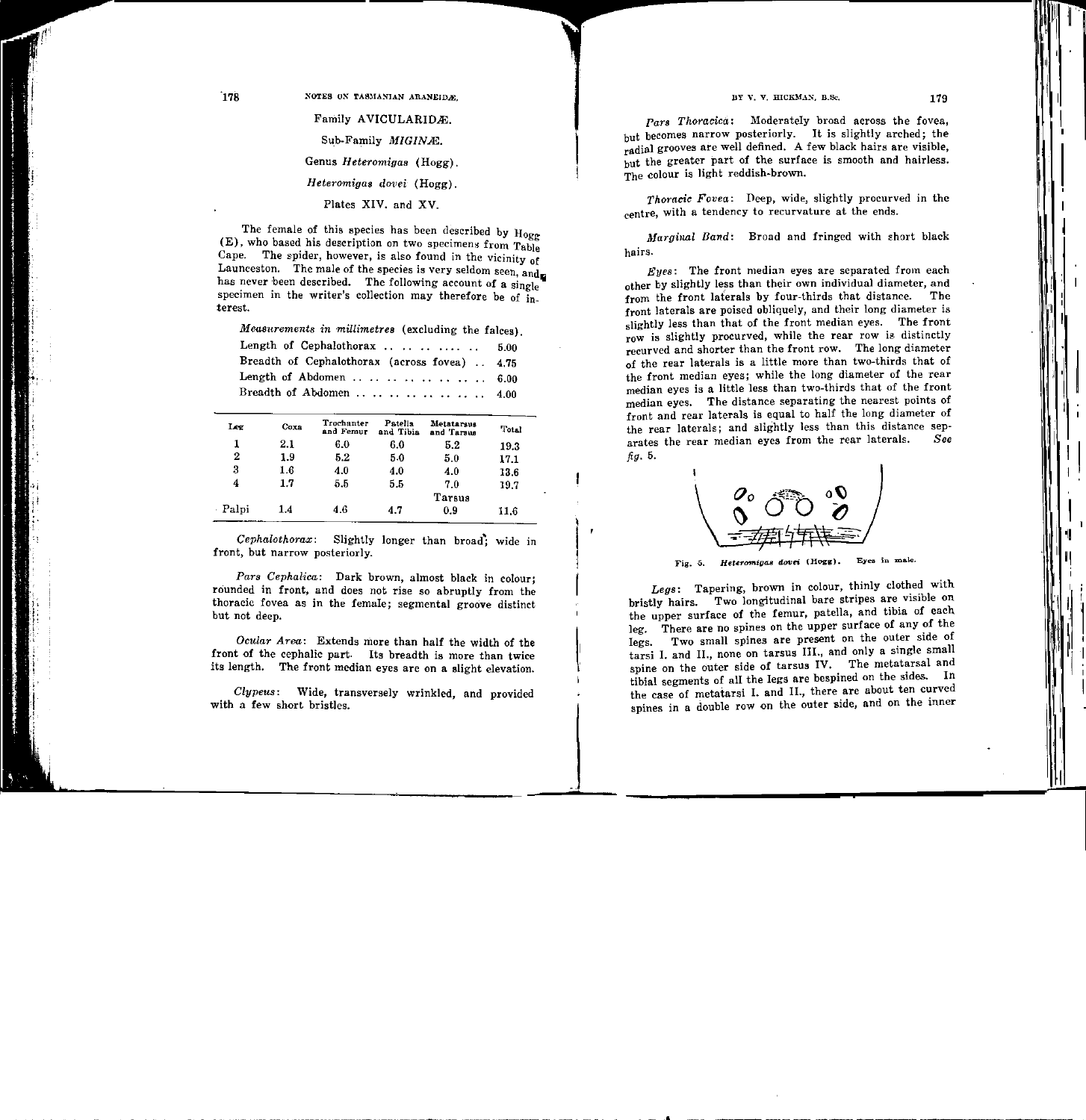I I

I

I ,.

 $\blacksquare$ 

## 180 NOTES ON TASMANIAN ARANEIDAE.

side a pair of spines near the distal end, a pair near the base, and two single spines in between. Three spines are present on patella I., one on II., and none on III. and IV. The femoral segments are quite devoid of spines. The superior tarsal claws have eight teeth in a single row; the inferior claw is minute and smooth.

*Palpi:* Long, similar in clothing to the legs, but no spines are present. The tibial segment is long and slender. and is more than five times the length of the tarsal segment. The bulb is large, and almost spherical. It is produced into a sharp, thin, well-curved style. *See fig.* 6.



Fig. 6. *Heteromigas dovei* (Hogg). Left palpus of male viewed from outer side.

*Falces:* Short, very dark brown, almost black, in colour; they do not fall perpendicularly after a short horizontal portion as in the female, but slope gradually forward and downward in a gentle curve. The fangs are very strong, being reinforced with four ridges as in the female. There are four teeth on the outer, and four on the inner edge of the furrow, and five or six small intermediate teeth.

*Maxillæ*: Reddish brown, strong, broad; the lower outer corner rounded; no spines are present; the beard is red.

*Labium:* Slightly longer than broad, rounded in front, separated from the sternum by a well-defined groove; dark brown in colour, clothed with a few short black hairs, and with several long hairs at the apex. No spines are present.

*Sternum:* Pyriform, yellow, lightly clothed with black hairs.

*Sigilla:* The posterior pair are large, and placed near the central line. The other sigilla are not distinct.

*Abdomen:* Obovate, longer than broad, the anterior portion slightly overhanging the cephalothorax. The upper<br>face is dark grey and clothed with black hairs. No surface is dark grey, and clothed with black hairs. patern is visible. The lower surface is yellow, and clothed with black hairs.

*Spinnerets:* Yellow and hairy; the superior pair are short, and appear to consist of only two segments. The first segment makes up almost the whole length, the second segment is reduced to a ring, and the third consists of a small dome sunk in the ring-like second segment. The inferior pair are small, cylindrical, and about one and a half diameters apart.

Locality: Mulgrave Crescent, Launceston, 4th October, 1925.

*Field Notes:* The male of this species was found under a stone in close proximity to the nests of several females. These nests are about 13 mm. in diameter, and go down almost vertically to a depth of about 220 mm. They are· closed with a thin, neatly bevelled lid, and lined just inside the opening with a thin covering of silk. The lid is kept shut during the day time, and on attempting to open it the spider is sometimes found holding on to the inner side. Although there is no rastellum in this species, the female is able to dig a hole in the ground very quickly by means of the double rows of strong curved spines on her front legs. As soon as sufficient earth has been excavated to allow the spider to get into the hole, the building of the lid is commenced. The spider works inwards from the margin of the hole, gradually closing the opening with concentric rings of earth cemented together with silk. This cover is strengthened with layers of silk on the inside. It is then cut away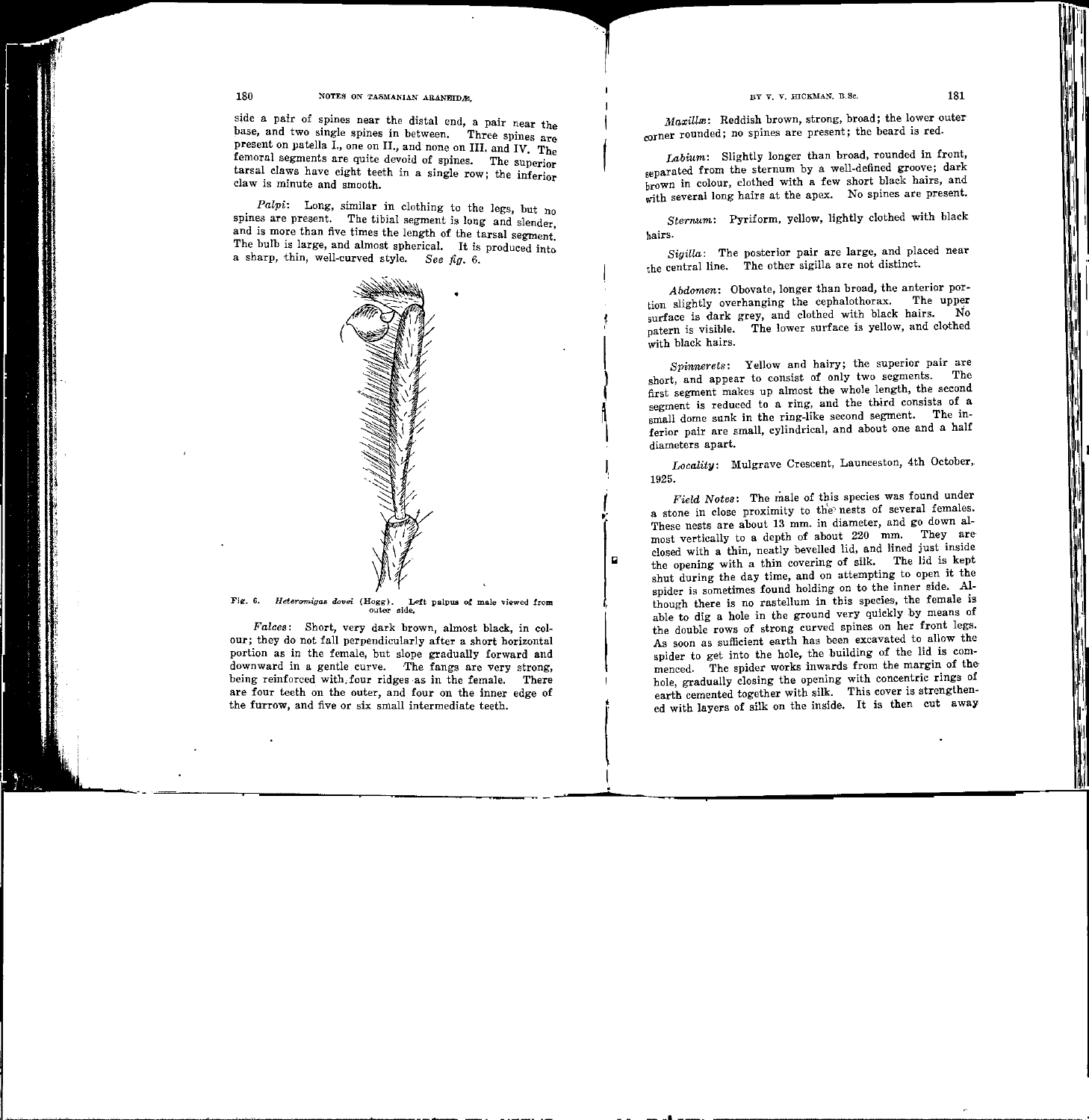#### 182 .: NOTES ON TASMANIAN ARANEID.E,

round the margin, leaving a hinge on one side. When the lid is finished, the work of deepening the hole is proceeded with. Digging operations are  $\frac{1}{c_{a}}$ ried out at night, and in the morning little balls of earth may be seen scattered a few inches away from the nest. Frequently these balls of earth form the only in\_ dication of the presence of the nest. The accurately fitting lid, whose outside resembles the surrounding earth, renders detection almost impossible. The egg sac is round, cushion. shaped, about 11 mm. in diameter, and made of strong white silk. It is fastened to the side of the burrow about threequarters of the way down from the opening, which is then .sealed up until the young emerge from the sac.

## Family ARGIOPIDÆ.

# Sub-Family *ARGIOPINAl.*

# Genus *Arachnura* (Vins.)

### *ATachnura feredayi* (L. Koch).

The female of this species is described and figured in L. "Koch's classic work (F), under the name of *Epeira feredayi.*  His specimens, however, came from New Zealand. At the Tasmanian Field Naturalists' Camp, 1923, the species was .found by Dr. Pulleine, in the vicinity of the Tasman orial, on the South-East Coast of Tasmania. This is .ably the first record of the spider occurring in this State, and, perhaps, in Australia, since it is not mentioned in Rainbow's census of Australian *Araneidæ* (G), although several closely allied forms are listed. There seems to be no published record of the. male. This is also the case with most of the .species of this genus found in other .countries. Simon mentions a doubtful specimen from Ceylon (H). The minute size of the males probably accounts for their having escaped notice. The following description deals with a Tasmanian specimen of the male of *Arachnura feredayi* found near Launceston:---

*Measurements in millimetres.* 

| Total Length (abdomen contracted)  2.00                |  |
|--------------------------------------------------------|--|
| Length of Cephalothorax  0.70                          |  |
| Breadth of Cephalothorax (in middle)  0.70             |  |
| Breadth of Cephalothorax (in front)  0.35              |  |
| Length of Abdomen (Contracted), $\ldots$ $\ldots$ 1.65 |  |
| Length of Abdomen (Expanded)  1.85                     |  |
| Breadth of Abdomen $1.10$                              |  |

| Leg | Coxa | Trochanter<br>and Femur | Patella<br>and Tibia | Metatarsus<br>and Tarsus | Total |
|-----|------|-------------------------|----------------------|--------------------------|-------|
| 1   | 0.20 | 0.55                    | 0.57                 | 0.60                     | 1.92  |
| 2   | 0.16 | 0.52                    | 0.55<br>٠            | 0.55                     | 1.78  |
| 3   | 0.11 | 0.35                    | 0.35                 | 0.40                     | 1.21  |
| 4   | 0.16 | 0.52                    | 0.55                 | 0.55                     | 1.78  |

*Cephalothorax:* As broad as long; margins well rounded; arched; narrow in front; yellowish brown in colour, with dark brown sides and a dark median stripe; clothed with a few scattered dark hairs.

*Pars Cephalica:* Not raised above the thoracic region; segmental groove indistinct.

*Ocular Area:* Broader than long; the portion on which the four median eyes stand projects over the anterior margin of the cephalic region. No fringe is present, but a few hairs <sub>are</sub> scattered over the ocular area.

*Clypeus:* Yellowish brown; wide; transversely wrinkled; sloping back.

I,

r '

 $\mathbf{L}$ 

*Pars Thoracica:* Broad; well arched; sloping 3harply down under the anterior portion of the abdomen; radial grooves clear, but not deep; thoracic fovea distinct.

*Eyes*: The anterior median eyes are slightly larger than<br>nosterior median eyes. The distance separating the the posterior median eyes. anterior median eyes from the posterior median eyes is greater than that which separates the anterior median eyes from each other. The 'posterior median eyes are separated from each other by a distance equal to their own individual diameter. The lateral eyes of each side occupy a common prominence, and are separated from each other by about half their own individual diameter, and from the corresponding median eyes by about three times their own individual diameter. Front and rear laterals are about equal in size to the rear median eyes.

*Legs:* Yellowish brown; femur and tibia of each leg lightly clothed, tarsus and metatarsus more densely clothed with brown hairs. No spines are present on any of the legs. The tarsus ends in the usual three claws. Each of the paired claws possesses a row of four slightly curved teeth. Several terminal hairs are modified to form accessory claws.

*Palpi:* About 0.8 mm. long when unexpanded; thinly clothed with yellqw hairs. The tarsal segment is furnished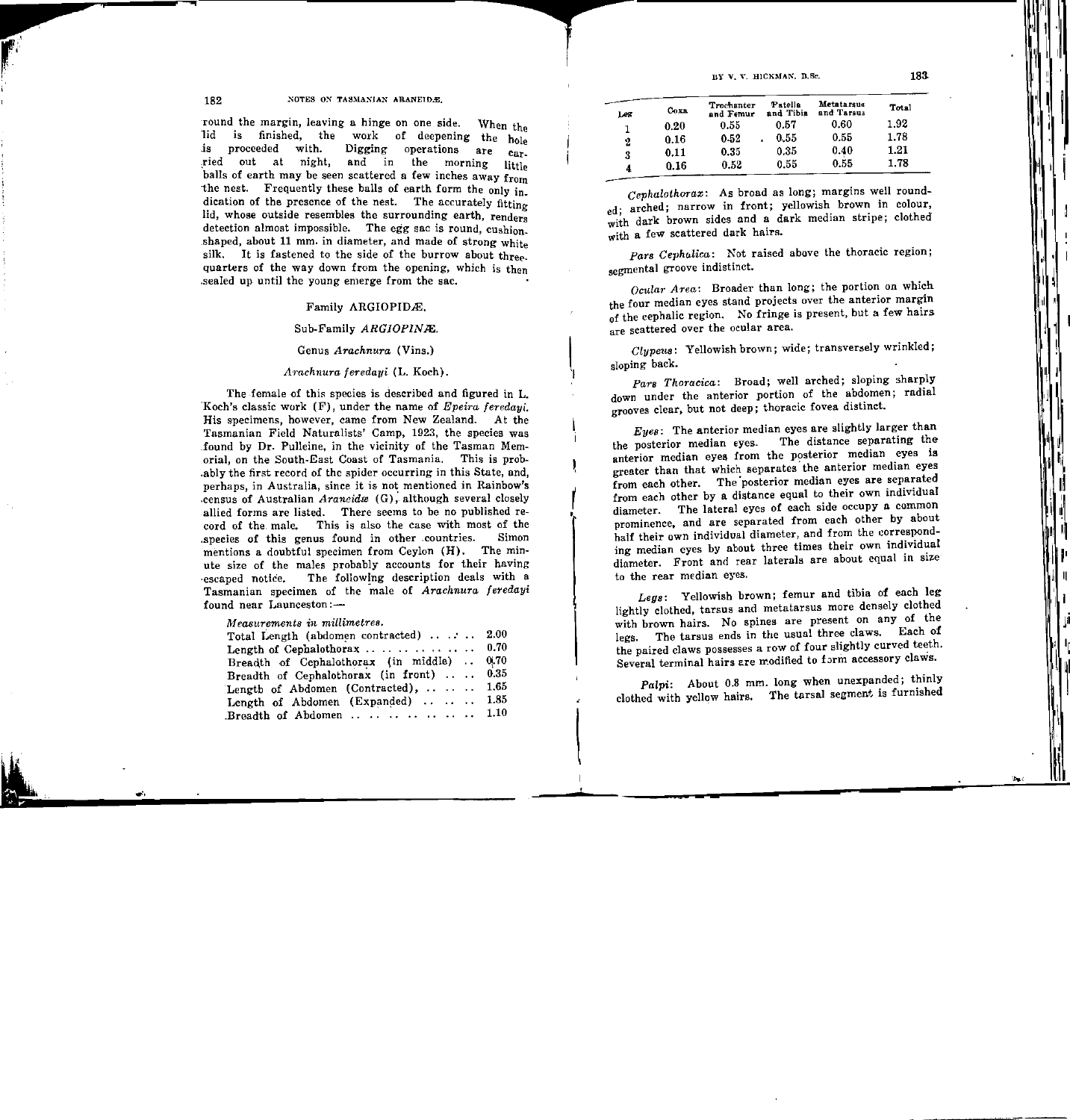# 184 **NOTES ON TASMANIAN ARANEIDE.**

with an accessory branch or paracymbium. The tibia is  $e_{\overline{x}}$ . tremely short, being about equal in length to the patella.  $O_n$ the inner side of the femoral segment is a depression for the reception of the coxal spur. In the unexpanded bulb the slender terminal style is visible, and ends in a sharp black point. The medium apophysis with its serrated edge can also be seen. *See fig. 7*.



'

1 '

Fig. 7. *Arachnura feredayi* (L. Koch). Right palpus of male.

*Falces:* Yellowish brown in colour; furnished with a well-curved serrated fang. The basal segment is 0.12 mm. and the fang 0.1 mm. long. The inner angle of the furrow of each falx is armed with a row of three strong teeth, and the outer angle with one, while there are two small intermediate teeth. A few scattered dark-brown hairs are visible on the falces.

*Labium:* Yellowish brown, triangular, broader than long, one or two hairs at the apex.

*Maxillæ*: Yellowish brown, furnished with a well developed serrula. The beard is represented by a few long hairs on the inner margin. A short coxal spur is present on the outer margin.

*Sternum:* Yellowish brown, shield-shape, terminates in a rounded elongation between the fourth coxæ: clothed with <sup>a</sup>few dark hairs; length equals 0.55 mm.; breadth, 0.40 mm.

*Abdomen..:* Pyriform; the anterior portion overhangs the base of the cephalothorax. The narrower terminal-partion is contractile, and in the contracted condition displays a number of transverse wrinkles. A few hairs are evenly spaced along the wrinkles. When the terminal portion is expanded, it forms a short tail, which ends in five blunt projections. This tail is relatively much shorter, and consequently less mobile than that of the female. The anterior margin of the abdomen is not cleft as in the female, but there is a slight projection on each side. The colour of the abdomen is light brown, with two darker areas, one on each side of a more or less rectangular region on the upper side.

*Spinnerets:* Brown, hairy, and surrounded by a single row of hairs. They occupy a position on the under surface of the abdomen a little more than half-way from its anterior margin in the contracted condition.

*Field Notes:* The males were found during the latter part of January, in the webs *<>f* the females. These webs are usually hung three or four feet from the ground, in a shady situation, near a creek. They are often found on the common gorse *(Ulex europeus)*. Sometimes four or five webs are hung on the one bush. The snare consists of an irregular net-work of threads, in the centre of which is suspended at an incline an incomplete circular. web 10 to 16 centimetres in diameter. This web is made up of about 20 to 29 radii, which converge to a meshed hub in the centre. Round the hub is a notched zone of three or four turns, and outside this a free space of about one centimetre. The radii, hub, and notched zone are made of non-viscid thread. Outside the free space is an incomplete viscid spiral. Three or four sectors above the hub are left open. Below the hub the spiral consists of 20 to 30 turns. To the radius which bisects the open sectors, the spider frequently attaches dry leaves, twigs, etc., and behind these takes cover when disturbed. Here also is hung the string of egg cocoons, sometimes as many as twelve in number. The web is always made so that the lowest egg cocoon is at the hub. Here the spider hangs from the under side of the web head downwards, with her tail resting on the lowest egg cocoon. These cocoons are oblong in shape, about one centimetre long, made of strong brown thread, and strung together in such a way that the lower end of one cocoon overlaps the upper end of the next, and so on. Each cocoon contains about 46 eggs, which are small, nearly spherical in shape, and of a pale yellow colour.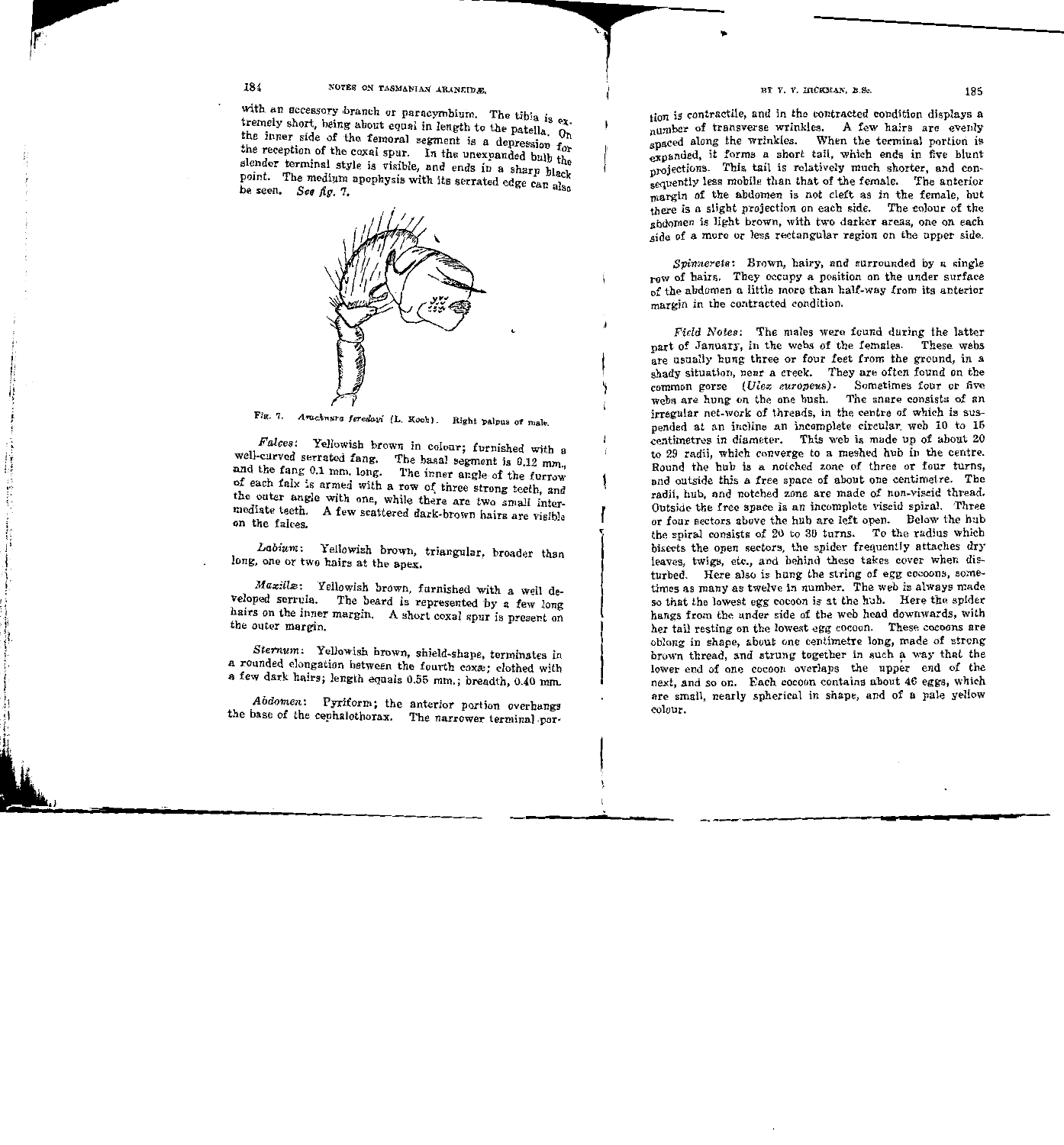P. and P. Roy. Soc. Tas., 1925.

The males were found in the irregular net.work, Which surrounds the circular snare. In several instances two males were present in the one web.

Locality: Punch Bowl Reserve, Launceston.

#### REFERENCES.

- (A) Hogg, Proc. Zoo!. Soc., 1901, Vol. II., Part I., page 261.
- (B) Hogg, Proc. Zool. Soc., 1902, Vol. II., Part 1., page 137.
- (C) Rainbow, Rec. Austr. Mus., 8, 1914, page 239.
- (D) Rainbow and Pulleine, Rec. Austr. Mus., XII., 7, 1918, page 160.
- (E) Hogg, Proc. Zool. Soc., 1902, Vol. II., Part 1., page 123.
- (F) L. Koch, "Die Arachniden Australiens," 1871, page 122.
- (G) Rainbow, Rec. Austr. Mus., IX., 2, 1911, page 179.
- (H) Simon, "Histoire Naturelle des Araignées," 1895, I., page 777.

'

 $\mathcal{H}$ 



Cheni8toniQ, trevaUynia. *t* (sp, nov.) (enlarged).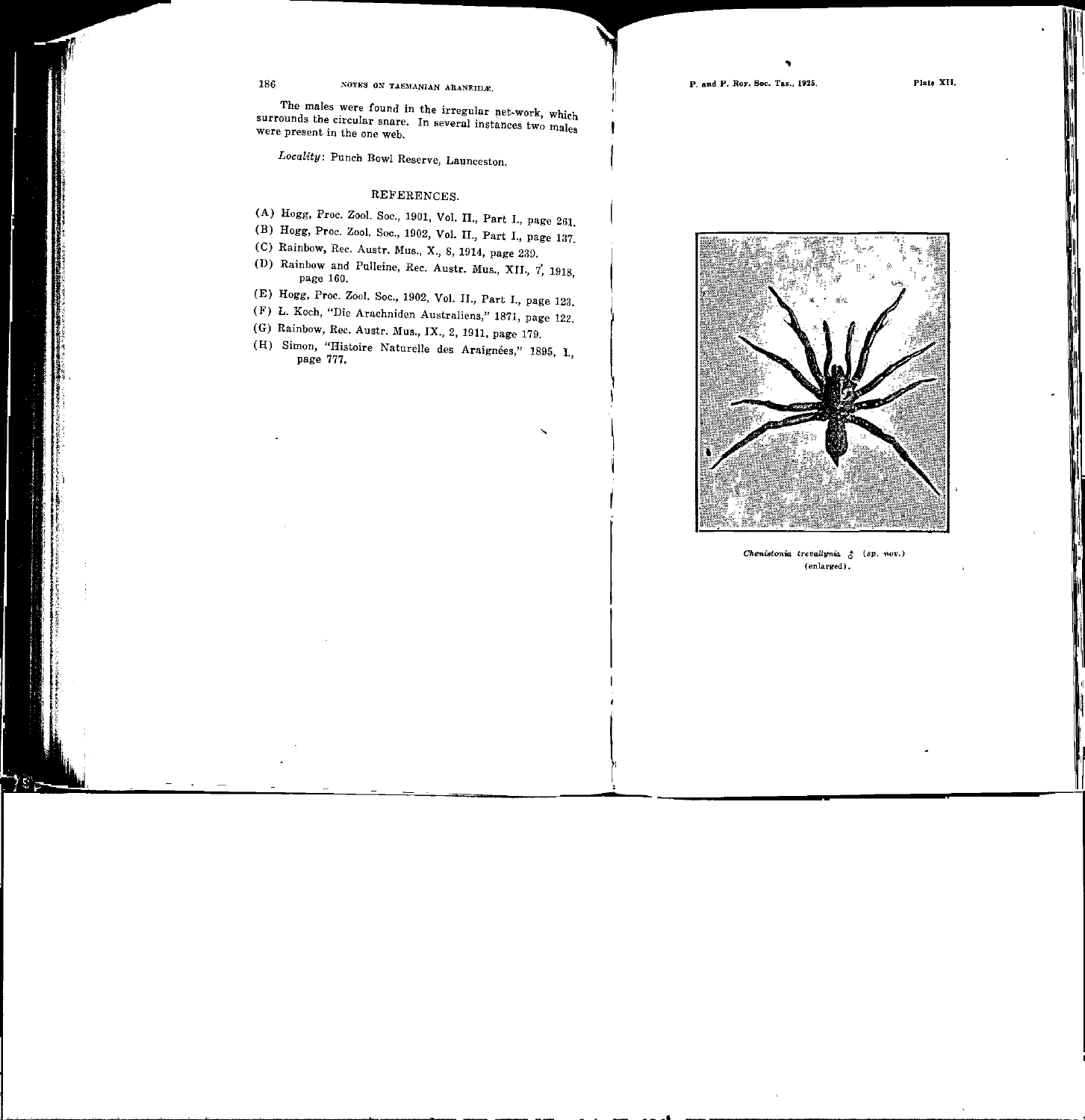Plate XIII.



Chenistonia trevallynia Q (sp. nov.) (enlarged).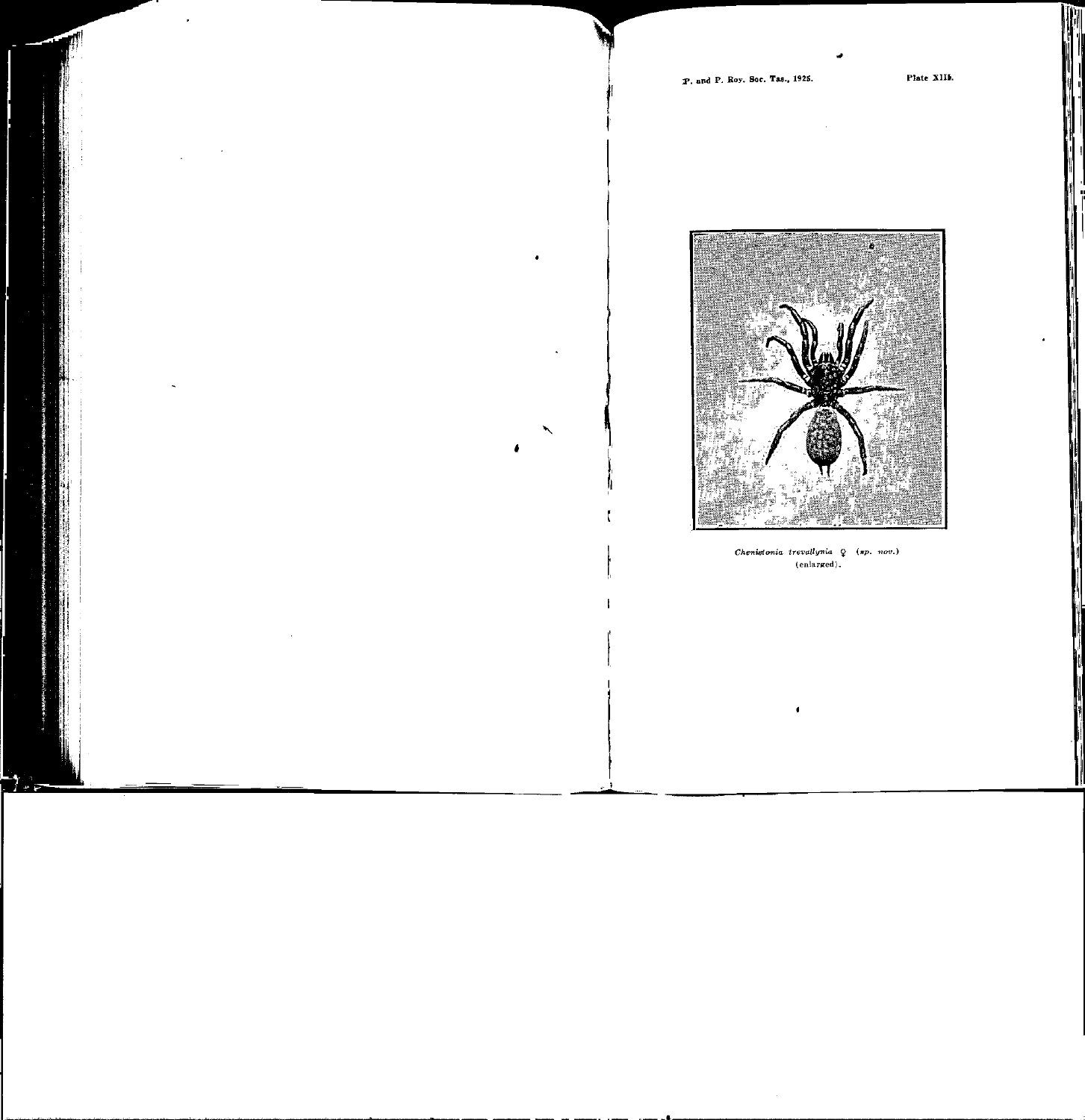P. and P. Roy. Soc. Tas., 1925.



 $\bullet$ 

 $\mathsf{l}$ J.

Ç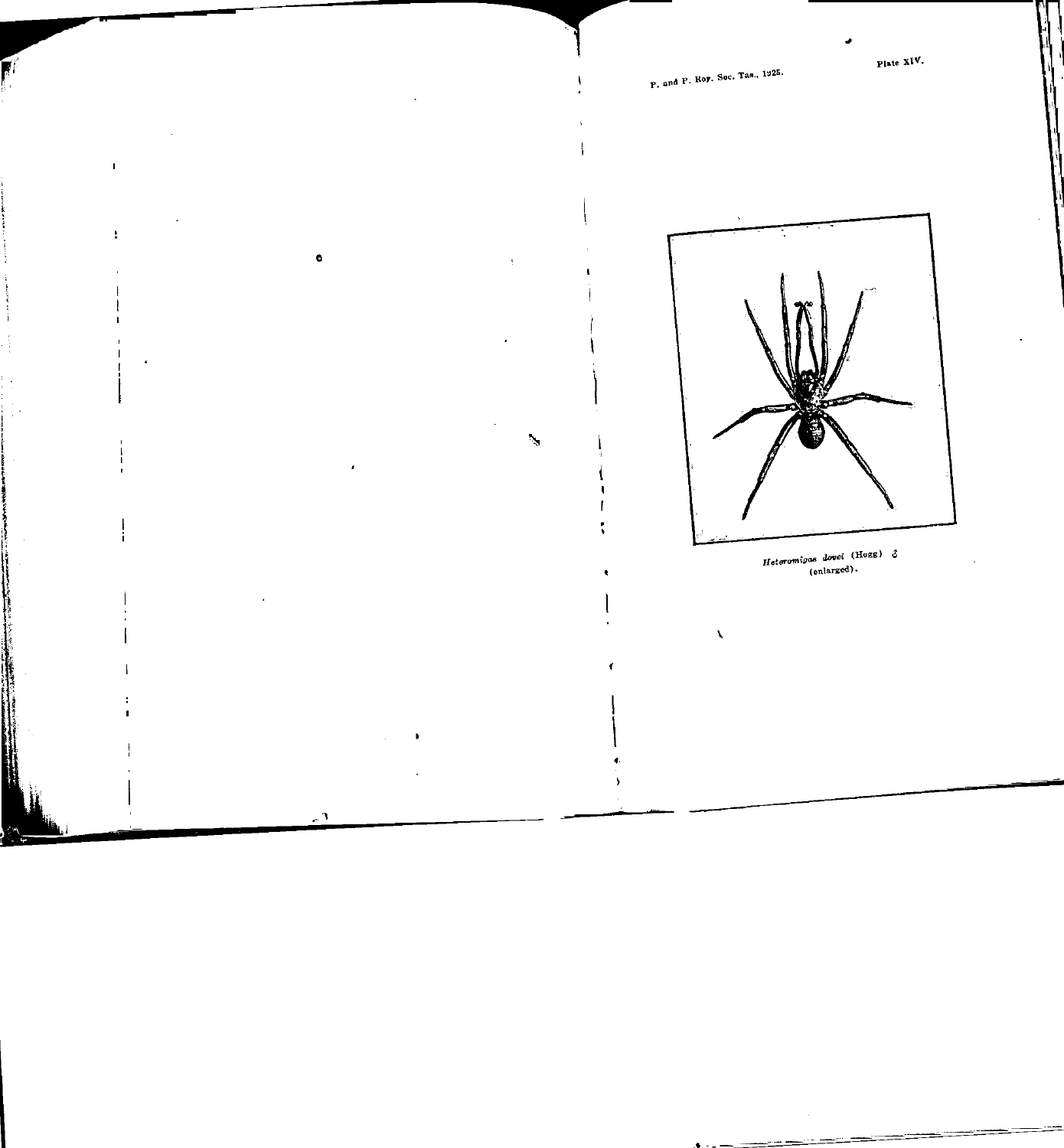Plate XIV.



Heteromigas dovei (Hogg)  $\xi$ (enlarged).